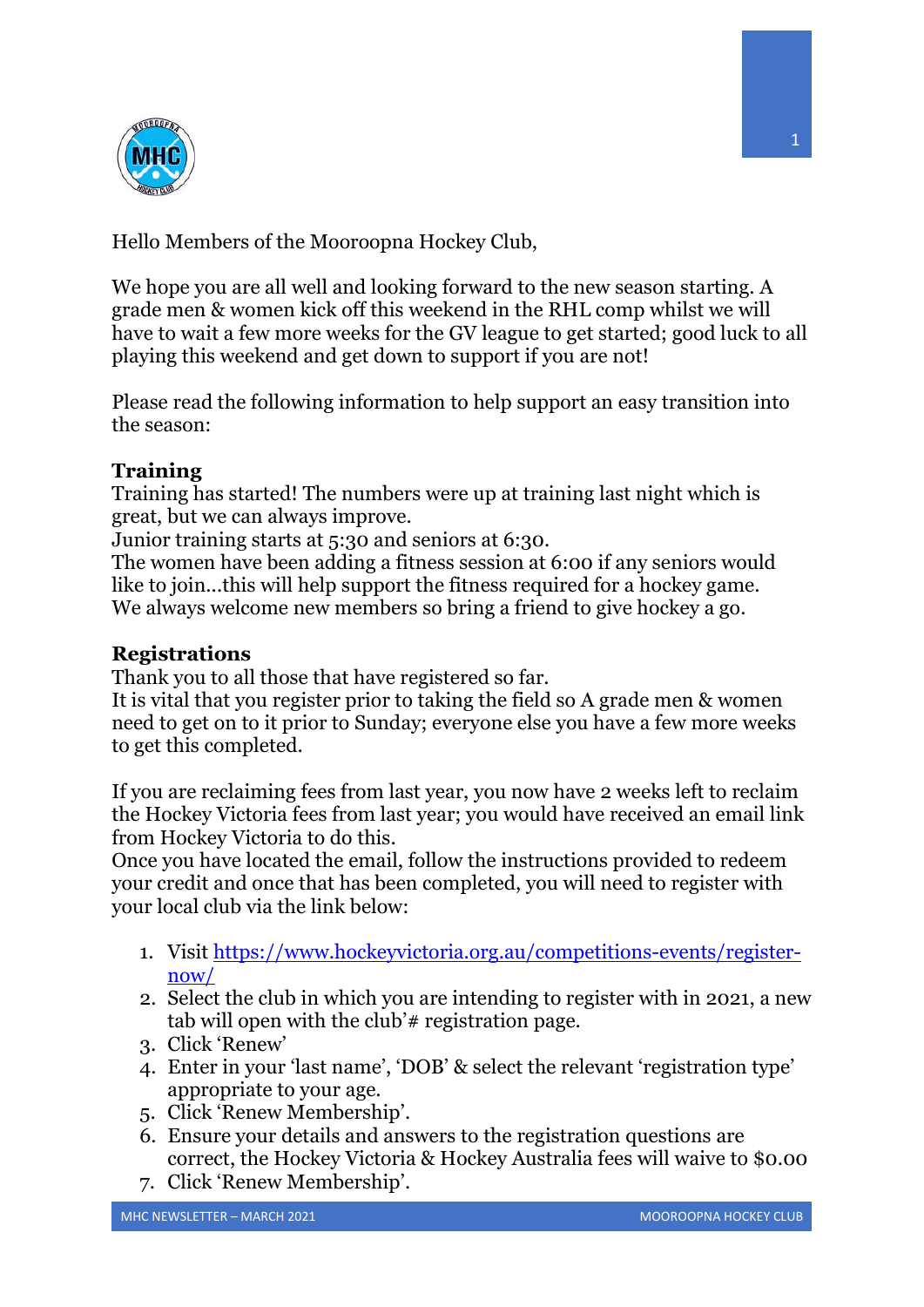

If you have trouble with this, please contact Hockey Victoria. Please see the attached how to guide to support this, along with how to pay club fees.

### **Fixtures**

Please see the RHL fixtures for A grade Men & Women which starts this week.

We will send you the GV league fixtures when we receive them.

#### **Get Active Kids Vouchers**

This is a great opportunity for our families to help with funding this year. The program will support the delivery of up to 100,000 vouchers to support eligible kids get involved in organised sport and recreation activities by providing up to \$200 towards the cost of membership and registration fees, sports equipment, or uniforms (new or second-hand).

### **How does it work?**

- The parent, legal guardian, temporary foster or kinship carer of a child can register their children for a voucher towards eligible activities or programs (e.g. for registration, uniforms and new or used equipment costs). For more information about eligible activities or programs visit the Get Active Victoria website – www.getactive.vic.gov.au
- Eligible applicants are required to pay up front for their chosen activity or program and then complete an application form (with copies of their invoice/s and receipt/s).
- The applicant is reimbursed up to \$200 towards eligible costs (subject to eligibility).
- There are 100,000 vouchers available over the duration of the program.

# **Who is eligible to apply?**

- The parent, legal guardian, temporary foster, or kinship carer of a child who is the holder of a valid Australian Government Health Care Card or Pensioner Concession Card with named dependents can apply.
- To be eligible kids need to be 4 to 18 years old and a resident in Victoria.
- If an individual or family is experiencing financial hardship because of an unforeseen situation, they may be eligible, without an Australian Government Health Care Card or Pensioner Concession Card. This will be assessed on a case-by-case basis

Deadline is April 11th so get it done today!